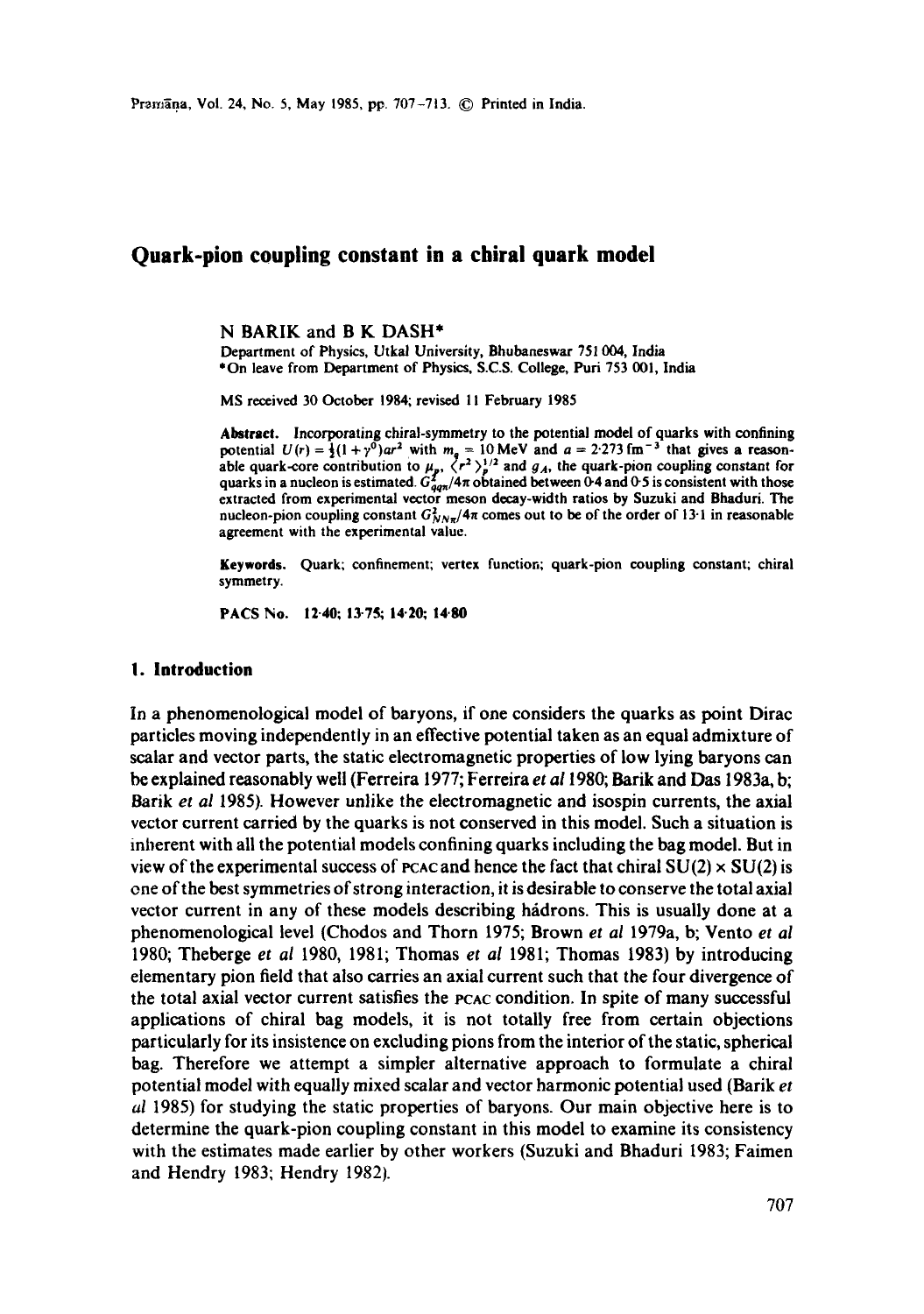# **2. Independent quark model with chiral symmetry**

We consider that quarks in a hadronic core move independently in an effective central potential

$$
U(r) = \frac{1}{2}(1+\gamma^{\circ})V(r),\tag{1}
$$

obeying the Dirac equation and implying thereby a Lagrangian density

$$
\mathscr{L}_q = \frac{i}{2}\overline{q}(x)\gamma^{\mu}\overline{\partial}_{\mu}q(x) - m_q\overline{q}(x)q(x) - \overline{q}(x)U(r)\overline{q}(x).
$$
 (2)

Then under a global infinitesimal chiral transformation

$$
q(x) \to q(x) - i\gamma^5 \left(\frac{\tau \cdot \varepsilon}{2}\right) q(x),\tag{3}
$$

the axial vector current of the quarks

$$
A_q^{\mu}(x) = \bar{q}(x)\gamma^{\mu}\gamma^5 \frac{\tau}{2}q(x), \qquad (4)
$$

associated with such a transformation, is not conserved since its four divergence is

$$
\partial_{\mu} \mathbf{A}^{\mu}(x) = i G(r) \overline{q}(x) \gamma^{5} \tau q(x), \qquad (5)
$$

where  $G(r) = (V(r)/2 + m<sub>a</sub>)$ . This is due to the fact that just like the surface term  $-\frac{1}{2}\bar{q}q\Delta_s$  in the bag model Lagrangian density, the term  $G(r)\bar{q}q$  in  $\mathscr{L}_a$  corresponding to the quark mass  $m_a$  and the scalar potential  $\frac{1}{2} V(r)$ , is chirally odd. The vector part of the potential poses no problem in this respect. Now to restore chiral symmetry in the usual manner, we can introduce a zero mass pion field with the interaction Lagrangian density,

$$
\mathcal{L}_I = \frac{-i}{f_\pi} G(r) \bar{q}(x) \gamma^5(\tau \cdot \phi) q(r), \qquad (6)
$$

when  $f_{\pi} = 93$  MeV is the pion decay constant. Then the total axial vector current due to quark and pion together, *i.e.*  $A^{\mu}(x) = [\bar{q}\gamma^{\mu}\gamma^{5}\tau/2 q + f_{\pi}\partial^{\mu}\phi]$  gets conserved with  $\partial_{\mu}A^{\mu}(x) = 0$ . However if we give the pion field a mass  $m_{\pi}$ , then

$$
\partial_{\mu} \mathbf{A}^{\mu}(x) = -f_{\pi} m_{\pi}^2 \phi, \tag{7}
$$

yielding the usual pcac relation in the current quark level.

First of all, neglecting the pion coupling with the quarks, one can study the bare hadrons in terms of its individual quarks obeying the Dirac equation

$$
\left[ i\gamma^{\mu}\partial_{\mu} - m_{q} - U(r) \right] q(x) = 0. \tag{8}
$$

Taking  $U(r)$  in (1) with  $V(r) = ar^2$ ,  $(a > 0)$  and  $m_a$  as the current quark mass, the spatial orbits of all the individual quarks in the low lying baryon ground states can be written in their  $1S\frac{1}{2}$  configuration as,

$$
q(\mathbf{r}) = \frac{1}{(4\pi)^{1/2}} \left( \frac{ig(r)/r}{\sigma \cdot \hat{r} f(r)/r} \right),\tag{9}
$$

when, with  $\lambda_q = (E_q + m_q)$  and  $r_0 = (a\lambda_q)^{-1/4}$ , the reduced radial parts of the upper and lower components can be written as,

$$
g(r) = N_{q}(r/r_{0}) \exp{(-r^{2}/2r_{0}^{2})},
$$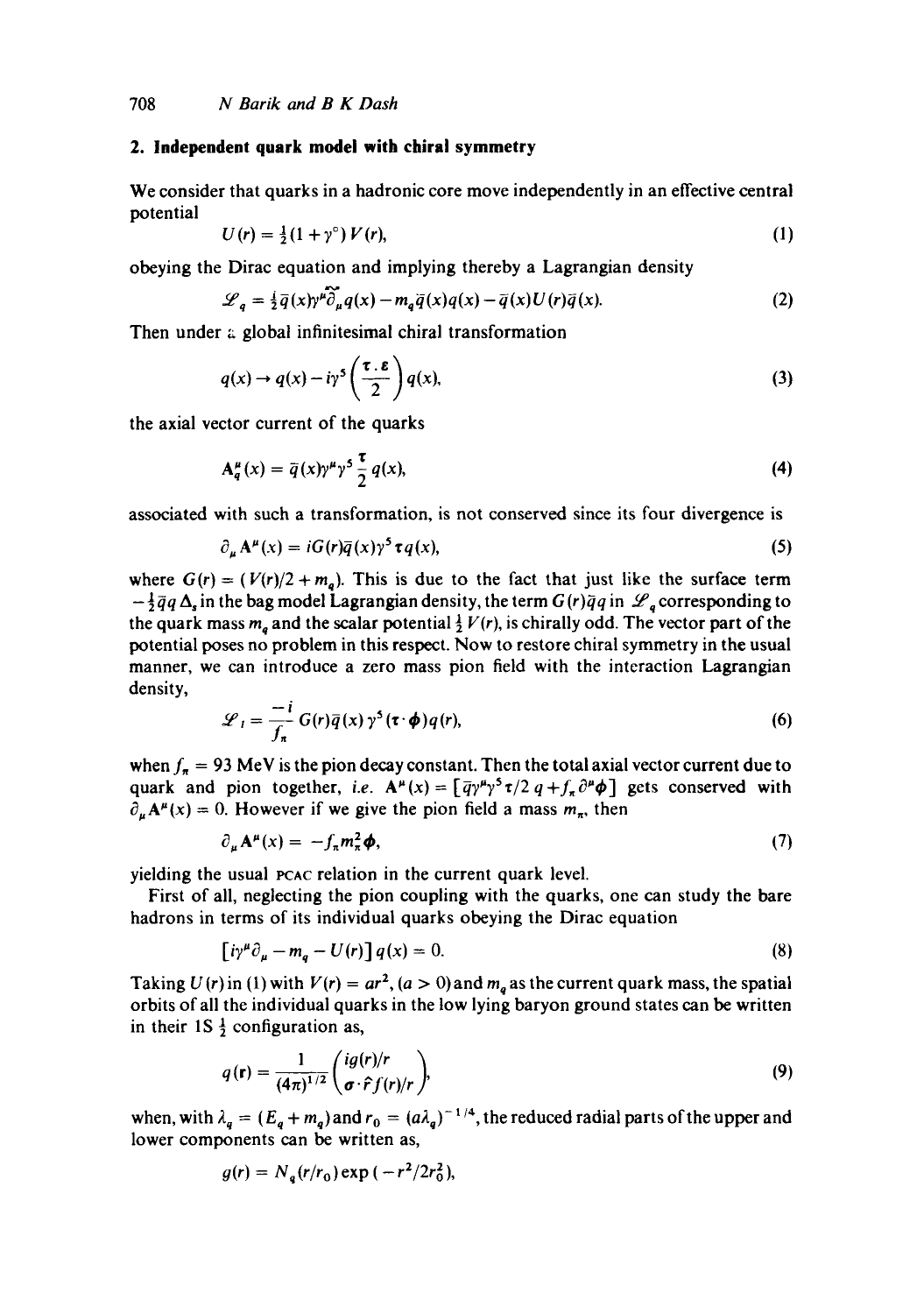*Quark-pion constant in quark model* 709

$$
f(r) = -\frac{N_q}{\lambda_q r_0} (r/r_0)^2 \exp(-r^2/2r_0^2).
$$
 (10)

Here  $E_q$  is the ground state (1S<sup>1</sup>) individual quark binding energy obtainable from the energy eigen value condition

$$
(\lambda_q/a)^{1/2} (E_q - m_q) = 3, \tag{11}
$$

and  $N_q$  is the overall normalisation factor satisfying the relation,

$$
N_q^2 \sqrt{\pi r_0 / 8\lambda_q} = 1/(3E_q + m_q). \tag{12}
$$

These solutions resulting from (8) can be utilized to describe the bare nucleons represented by the quark-core alone. In fact, in an independent quark model approach, where the quarks in a nucleon are assumed to satisfy the Dirac equation as given in (8) with  $V(r) = ar^2$ , we obtained (Barik *et al* 1985) a fairly reasonable description of the bare nucleons with its static properties in terms of magnetic moment  $\mu_p$ , charge radius  $\langle r^2 \rangle_b^{1/2}$  and the axial constant  $g_A$  for neutron  $\beta$ -decay being estimated after centre of mass correction as

$$
(\mu_p, \langle r^2 \rangle_p^{1/2}, g_A) \equiv (2.6 \,\mu_N, 0.72 \, \text{fm}, 1.02). \tag{13}
$$

Here, the potential parameter  $a = 2.273$  fm<sup>-3</sup>, the quark masses  $m_u = m_d = 10$  Me V and as a consequence of (11), the quark binding energy in the  $1S<sub>2</sub>$  configuration  $E_u = E_d = 540$  MeV, have been used. Therefore in the present work, where our main objective is to build such a potential model for nucleons incorporating the chiral symmetry to study the pion coupling to quarks, we would adopt the same set of parameters that describes the bare nucleon properties in a reasonable manner.

# **3. Pion-quark coupling constant**

We intend to study mainly the coupling of quarks in a nucleon to pions, in a chiral symmetric potential model. Therefore, in view of the fact that chiral  $SU(2) \times SU(2)$  is experimentally found to be an excellent symmetry of strong interaction having its physical realization in pion with its small mass as the corresponding Goldstone boson, we concentrate our discussion mainly in the  $(u, d)$  flavour sector only. Then as a first step in this direction, let us assume that the interaction Lagrangian density in (6) can be written effectively as,

$$
\mathcal{L}_1 = -i G_{qq\pi} \bar{q}(x) \gamma^5 (\tau \cdot \phi) q(x), \qquad (14)
$$

with  $G_{qq\pi}$  as the effective quark-pion coupling strength. Then in a classical field approximation, taking the emitted pion field  $\phi_j$  in the process  $q \to q + \pi$  as a plane wave with momentum k, we can write the interaction Hamiltonian as,

$$
H_{int} \simeq i G_{qq\pi} \int d^3 \mathbf{r} \bar{q}(\mathbf{r}) \gamma^5 q(\mathbf{r}) \exp(i\mathbf{k} \cdot \mathbf{r}) \tau_j.
$$
 (15)

Now from (6) we can also similarly obtain

$$
H_{\rm int} \simeq \frac{i}{f_{\pi}} \int d^{3} \mathbf{r} \, \widetilde{q}(\mathbf{r}) \gamma^{5} \, q(\mathbf{r}) G(\mathbf{r}) \exp(i \mathbf{k} \cdot \mathbf{r}) \tau_{j}.
$$
 (16)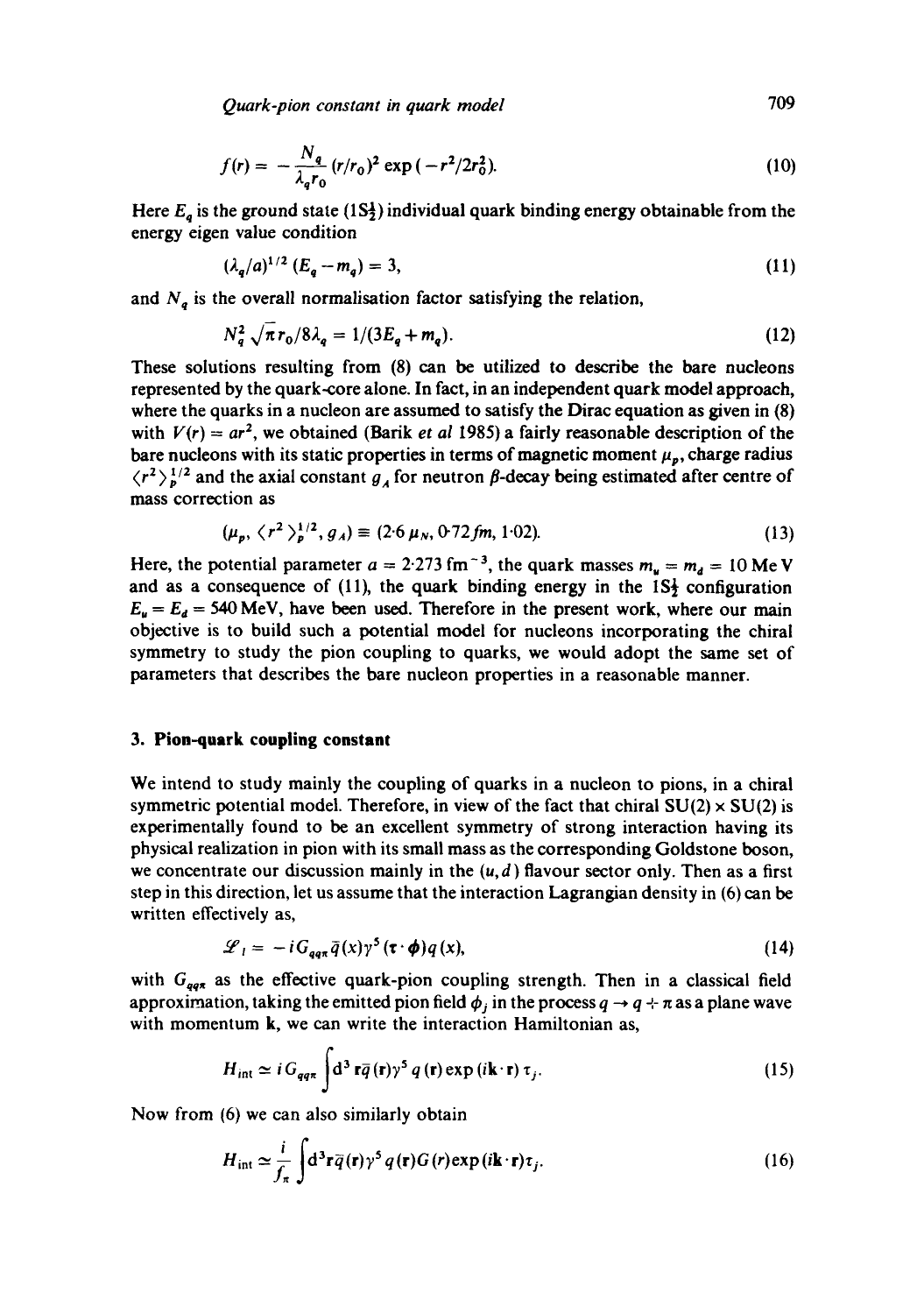Then comparing (15) and (16), we can obtain a much simpler estimate of  $G_{\text{part}}$  as,

$$
G_{qq\pi} = \frac{1}{f_{\pi}} \frac{\int d^3 \mathbf{r} G(\mathbf{r}) \bar{q}(\mathbf{r}) \gamma^5 q(\mathbf{r}) \exp(i\mathbf{k} \cdot \mathbf{r})}{\int d^3 \mathbf{r} \bar{q}(\mathbf{r}) \gamma^5 q(\mathbf{r}) \exp(i\mathbf{k} \cdot \mathbf{r})}.
$$
 (17)

Now taking the  $1S_2^1$  spatial wave functions of the quarks as given in (9) and (10), we obtain,

$$
G_{qq\pi} = \frac{1}{f_{\pi}} \frac{\int_0^{\infty} dr r^{5/2} G(r) J_{3/2} (kr) \exp(-r^2/r_0^2)}{\int_0^{\infty} dr r^{5/2} J_{3/2} (kr) \exp(-r^2/r_0^2)}.
$$
 (18)

Using the standard integral result,

$$
\int_0^\infty dX \, X^\mu \exp(-\alpha X^2) \, J_\nu(\beta X) = \frac{\beta^\nu}{2^{\nu+1}} \, \alpha^{-\frac{1}{2}(\mu+\nu+1)} \\
\Gamma\left(\frac{\mu+\nu+1}{2}\right) \exp(-\beta^2/4\alpha) \, F\left(\frac{\nu-\mu+1}{2}, \nu+1, \beta^2/4\alpha\right),\tag{19}
$$

expression  $(18)$  can be simplified to give,

$$
G_{qq\pi} = \frac{1}{f_{\pi}} \left[ \frac{5}{4} ar_0^2 \left( 1 - \frac{1}{10} k^2 r_0^2 \right) + m_q \right].
$$
 (20)

Then with a soft pion approximation we can approximate

$$
G_{qq\pi} \simeq \frac{1}{f_{\pi}} \left[ \frac{5ar_0^2}{4} + m_q \right] = \frac{(5E_q + 7m_q)}{12f_{\pi}}
$$
 (21)

so that, the quark-pion coupling constant comes out as,

$$
\frac{G^2_{qq\pi}}{4\pi} = 0.49. \tag{22}
$$

This is in good agreement with the estimate obtained by Suzuki and Bhaduri (1983) from the ratio  $\Gamma(\bar{p} \to \pi \bar{\gamma})/\Gamma(\rho^{\circ} \to e^+e^-)$ .

A better estimate of the quark-pion coupling constant can be made in a more reasonable way by looking at the  $NN_{\pi}$ -vertex. For the interaction Lagrangian density (6), the  $NN_{\pi}$ -vertex function, in a point pion approximation, can be written as,

$$
V_j^{NN}(\mathbf{k}) = -\frac{i}{f_\pi} (2 \omega_\mathbf{k})^{-\frac{1}{2}} \int d^3 \mathbf{r} G(\mathbf{r}) \exp(i \mathbf{k} \cdot \mathbf{r}) \langle N'/\Sigma \, \overline{q}(\mathbf{r}) \gamma^5 q(\mathbf{r}) \tau_j | N \rangle. \tag{23}
$$

Here *j* is the isospin index and  $\omega_k = (k^2 + m_x^2)^{1/2}$  is the pion energy. Since for the NN<sub> $\pi$ </sub>vertex, the spatial orbits of all the quarks in the initial and final nucleon state are the same  $1S_2^1$ , using (10) and (11) in (23), we can obtain,

$$
V_j^{NN}(\mathbf{k}) = \frac{i}{\sqrt{2}f_\pi} (2 \omega_\mathbf{k})^{-\frac{1}{2}} \frac{N_q^2 \sqrt{\pi} k^{-3/2}}{\lambda_q r_0^4} I(k) \langle N' | \sum_q (\sigma_q \cdot \mathbf{k}) \tau_j | N \rangle,
$$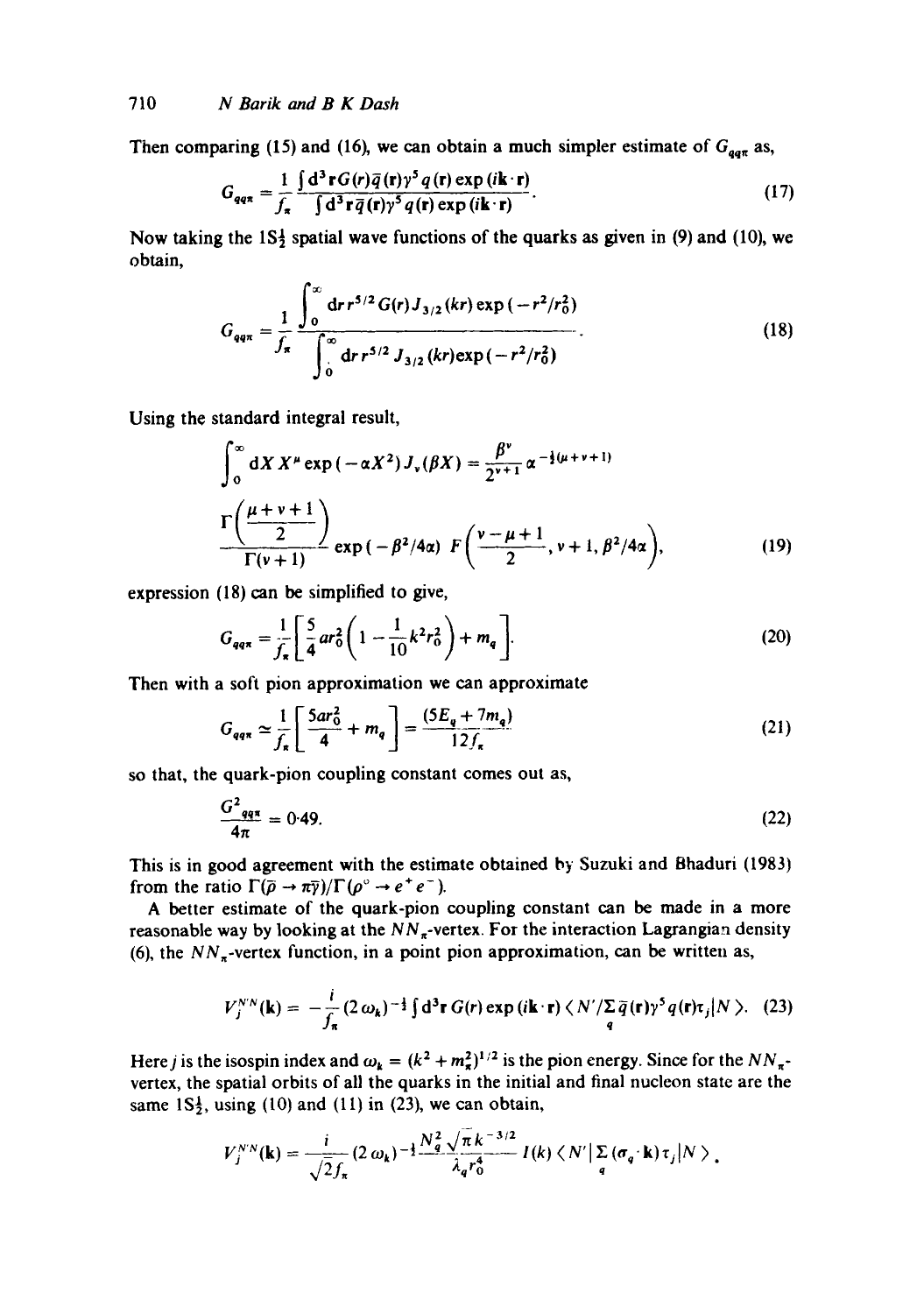where,

$$
I(k) = 2 \int_0^\infty dr \, r^{5/2} \, G(r) \, J_{3/2} \left( kr \right) \exp \left( -r^2/r_0^2 \right). \tag{24}
$$

Using  $(19)$  for  $I(k)$  we can write

$$
V_j^{N,N}(\mathbf{k}) = \frac{i}{2f_\pi} (2 \omega_\mathbf{k})^{-\frac{1}{2}} \left[ \frac{3}{5} g_A u(\mathbf{k}) \right] \langle N' | \sum_q (\sigma_q \cdot \mathbf{k}) \tau_j | N \rangle
$$
  
=  $\langle N' | \Sigma v_j^{eq}(\mathbf{k}) | N \rangle.$  (25)

Hence we obtain the quark-pion vertex operator function

$$
v_j^{qq}(\mathbf{k}) = \frac{i}{2f_\pi} (2 \omega_\mathbf{k})^{-\frac{1}{2}} \left[ \frac{3}{5} g_A u(k) \right] (\sigma_q \cdot \mathbf{k}) \tau_j,
$$
 (26)

where,  $g_A$  is the axial vector coupling constant which can be obtained in this model as (Batik et *al* 1985)

$$
g_A = \frac{5}{9} \left( \frac{5E_q + 7m_q}{3E_q + m_q} \right)
$$

and  $u(k)$  is the form factor given by,

$$
u(k) = \left[1 - \frac{(E_q - m_q)k^2 r_0^2}{2(5E_q + 7m_q)}\right] \exp\left(-k^2 r_0^2/4\right),\tag{27}
$$

which for  $k \to 0$  reduces to one. Now comparing (26) with the corresponding expression in Chew-Low type model (Chew 1954; Chew and Low 1955; Wick 1955), which is written in terms of the pseudo-vector  $qq\pi$ -coupling  $f_{qq\pi}$  as,

$$
v_1^{qq}(\mathbf{k}) = i(2\omega_\mathbf{k})^{-\frac{1}{2}}\sqrt{4\pi} \left(f_{qq\pi}/m_\pi\right)u(k)\left(\sigma_q \cdot \mathbf{k}\right)\tau_j,\tag{28}
$$

we have,

$$
\sqrt{4\pi} \left( f_{\text{qq}\pi} / m_{\pi} \right) = \frac{1}{2f_{\pi}} \left( 3g_A / 5 \right). \tag{29}
$$

This is the equivalent Goldberger-Treiman relation, which with the familiar equivalence of pseudo-scalar and pseudo-vector coupling constants yields,

$$
(G_{qq\pi}/2M_q) = \sqrt{4\pi} \left( f_{qq\pi}/m_\pi \right) = \frac{1}{2f_\pi} \left( 3g_A/5 \right), \tag{30}
$$

where,  $M_q$  is the effective constituent quark mass taken as one-third of the  $N \to \Delta$  spin  $\rightarrow$  isospin average mass *i.e.* 390 MeV.

Then we have,

$$
\frac{G_{qq\pi}^2}{4\pi} = \frac{1}{4\pi} \left(\frac{M_q}{f_\pi}\right)^2 \left[\frac{3}{5}g_A\right]^2,
$$
  
\n
$$
\approx 0.449.
$$
\n(31)

However if we consider the CM correction for  $g_A$ , then using the corrected  $g_A$  value from (13), we get,

$$
G_{qq\pi}^2/4\pi \simeq 0.524. \tag{32}
$$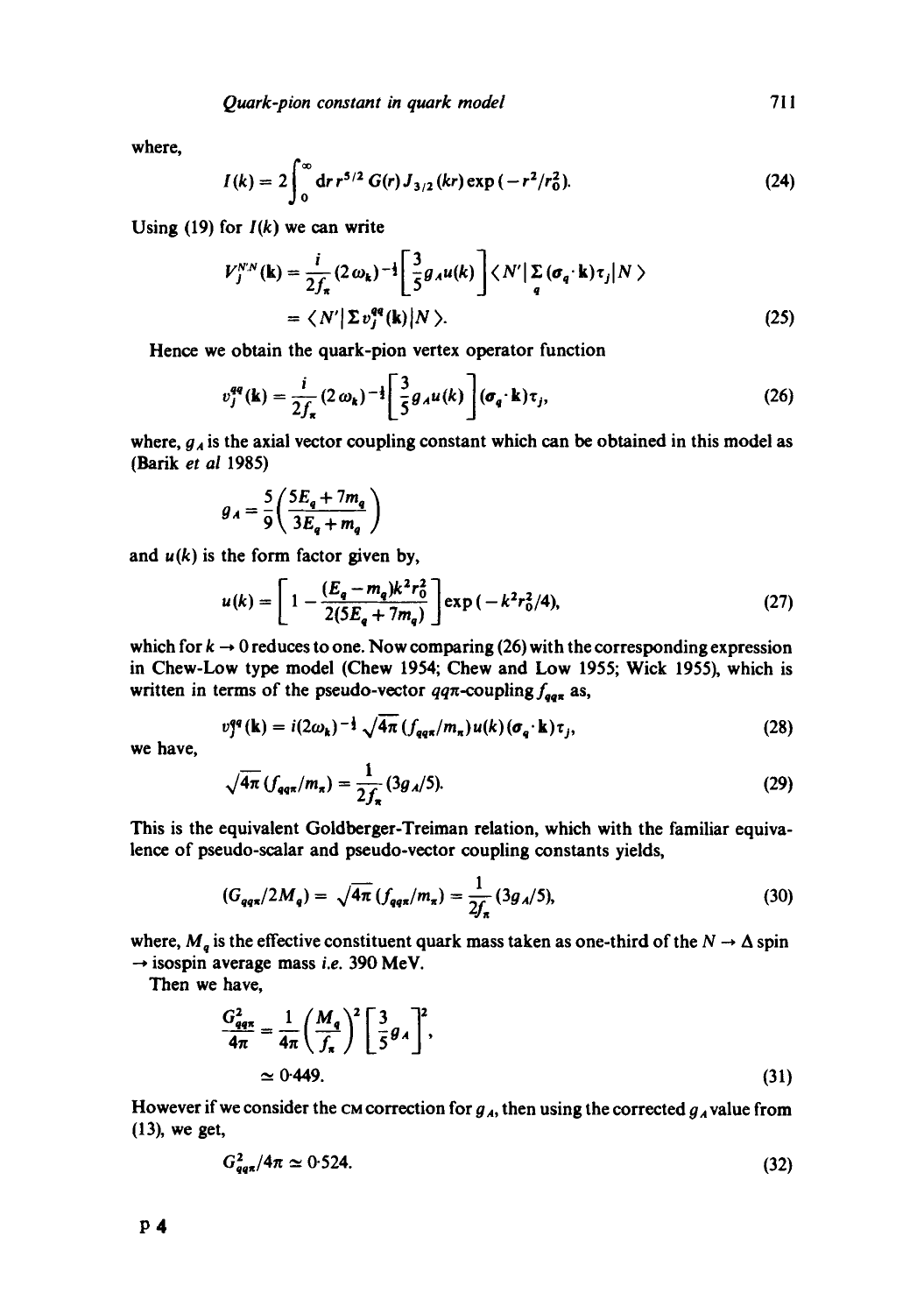### *712 N Barik and B K Dash*

where,

The pion coupling to the quarks has been considered so far to be a point particle. But one can introduce the finite size of the pion according to the prescriptions of (de Kam and Pirner 1982; Phatak 1983) by visualizing the pion absorption as a process in which a quark of the bare nucleon is replaced by a quark of the pion after it is annihilated by the antiquark of the pion. Then the  $NN<sub>\pi</sub>$ -vertex function can be written as,

$$
V_j^{NN}(\mathbf{k}) = -\frac{i}{f_\pi} (2 \omega_\mathbf{k})^{-\frac{1}{2}} \int \mathrm{d}^3 \mathbf{r} \mathrm{d}^3 \rho G(r) \exp(i\mathbf{k} \cdot \mathbf{r}) P(\rho)
$$
  

$$
\langle N' | \sum_q \overline{q} (\mathbf{r} + \rho/2) \gamma^5 \tau_j q (\mathbf{r} - \rho/2) | N \rangle.
$$
 (33)

Here 'p' is the  $q\bar{q}$ -separation distance and  $P(\rho)$  is the probability function for finding such a  $q\bar{q}$ -pair in the pion. Introducing a size parameter  $R_n$  for the pion, one can choose,

$$
P(\rho) = \frac{3}{4\pi} \frac{1}{R_{\pi}^3} \theta(R_{\pi} - \rho).
$$
 (34)

However with a reasonable approximation to replace  $\sigma \cdot (\mathbf{r} \pm \rho/2)/|\mathbf{r} \pm \rho/2|$  by  $\sigma \cdot \hat{r}$  and  $(|{\bf r}+\rho/2|+|{\bf r}-\rho/2|) \simeq 2r$ , (33) can be simplified to give the quark-pion vertex operator function

$$
v_j^{qq}(\mathbf{k}) \simeq \frac{i}{2f_\pi} (2\omega_k)^{-1/2} \frac{3g_A}{5} u(\mathbf{k}) F(R_\pi) (\sigma_q \cdot \mathbf{k}) \tau_j,
$$
  

$$
F(R_\pi) = 4\pi \int_0^\infty d\rho \rho^2 P(\rho) \exp(-\rho^2/4r_0^2),
$$

$$
= \frac{12r_0^3}{R_\pi^3} \gamma(3/2, R_\pi^2/4r_0^2),
$$
  
 
$$
\simeq \left[1 + \frac{1}{10} (R_\pi/r_0)^2\right] \exp(-R_\pi^2/4r_0^2).
$$
 (35)

Then proceeding as before and taking the  $\alpha$  correction into account for  $g_A$  in (35), we can obtain,

$$
\frac{G_{qq\pi}^2}{4\pi} = \left(\frac{G_{qq\pi}^2}{4\pi}\right)_0 F^2(R_\pi),\tag{36}
$$

when  $(G_{qq\pi}^2/4\pi)_0$  is the coupling constant obtained with point pion approximation (equation (32)). It is obvious that the effect of the finite size is to reduce the coupling constant depending upon the size-parameter  $R_{\pi}$   $R_{\pi}$  is expected not to be the pion charge radius, but rather the radius of the  $q\bar{q}$ -pair distribution within the pion, which is observed to be considerably smaller (Oset *et a11984)* than the charge radius of the pion. According to the estimate of Brodsky and Lepage (Brodsky and Lepage 198 l; Brodsky 1982)  $R_\pi \simeq 0.4$  fm or smaller. Similar values are also obtained in a microscopic chiral model of the pion (Bernard *et al 1984)*. Therefore taking a range of values for R<sub>n</sub> as 0-4, 0.3 and 0.2 fm respectively we obtain,

$$
G_{qq\pi}^2/4\pi = [0.463, 0.489, 0.508].
$$
\n(37)